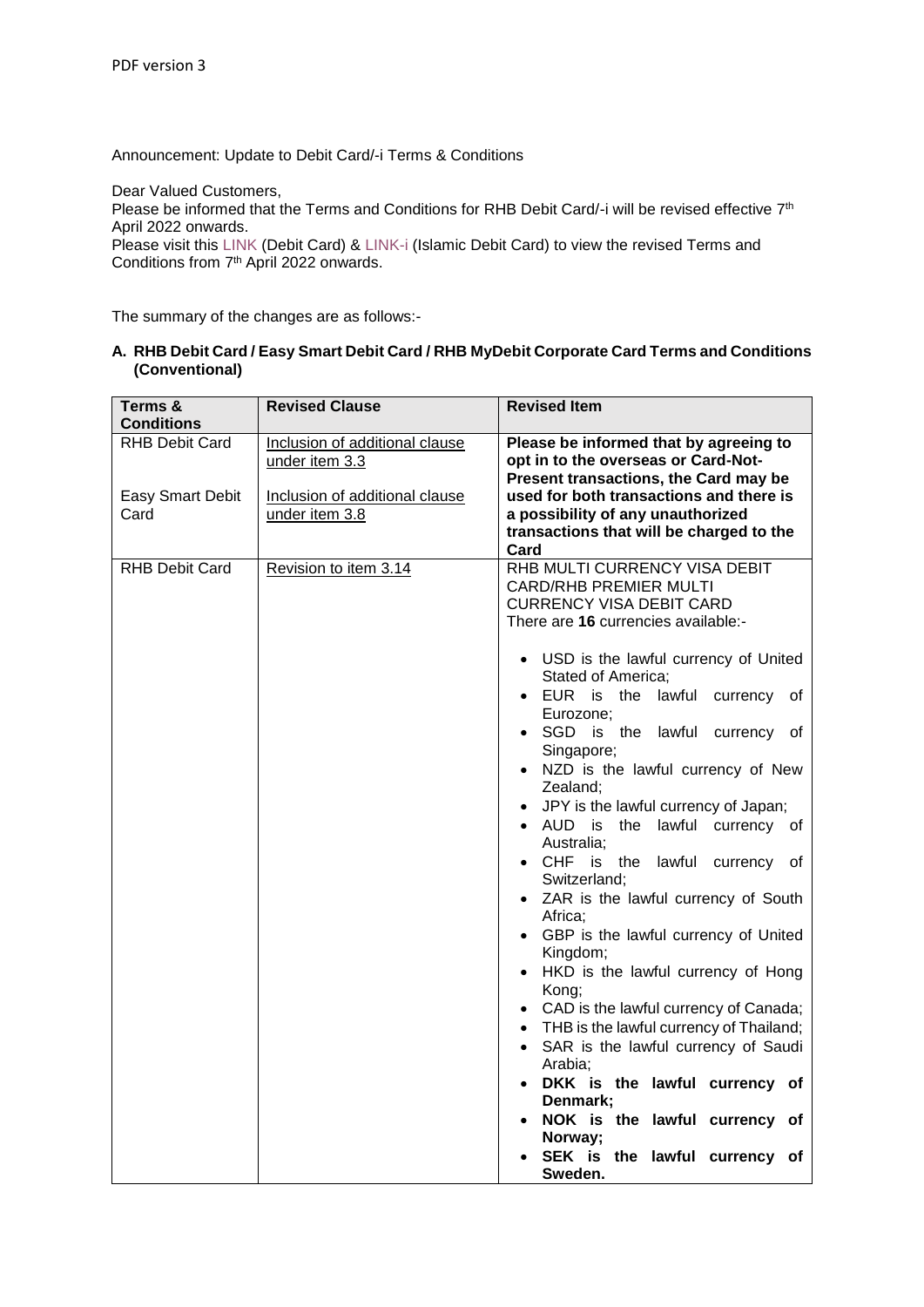| Terms &<br><b>Conditions</b> | <b>Revised Clause</b>                            | <b>Revised Item</b>                                                                                                                                                                                                                                                                                                                                                                                                                                                                                                                                                                                                                                                                                                              |
|------------------------------|--------------------------------------------------|----------------------------------------------------------------------------------------------------------------------------------------------------------------------------------------------------------------------------------------------------------------------------------------------------------------------------------------------------------------------------------------------------------------------------------------------------------------------------------------------------------------------------------------------------------------------------------------------------------------------------------------------------------------------------------------------------------------------------------|
| <b>RHB Debit Card</b>        | Revision to item 7.3                             | If a transaction is made in foreign<br>currency, Mastercard or VISA, depending<br>on which Card is used, will convert the<br>Transaction into a Ringgit Malaysia<br>equivalent at the conversion rate as<br>determined by Mastercard or VISA as the<br>date it is processed by Mastercard or<br>VISA. The Cardmember will pay to RHB<br>Bank a conversion fee of 1% of the<br>billed to<br>spent and<br>the<br>amount<br>Cardmember<br>Ringgit<br>Malaysia<br>in<br>equivalent at the conversion rate as<br>determined by Mastercard or VISA as the<br>date it is processed by Mastercard or<br>VISA. The amount of the transaction, in<br>foreign currency and Ringgit Malaysia<br>equivalent, will be stated in the Statement. |
|                              |                                                  | RHB MULTI CURRENCY VISA DEBIT<br><b>CARD/RHB PREMIER MULTI</b><br><b>CURRENCY VISA DEBIT CARD</b><br>If the funds are deducted from any of the<br>16 Currencies listed in Clause 3.14 above,<br>there will not be any 1% conversion fee<br>charged on the amount spent. However, if<br>the funds are deducted from the RHB<br>Ringgit Malaysia Account, then the 1%<br>conversion fee is still applicable.                                                                                                                                                                                                                                                                                                                       |
| <b>RHB Debit Card</b>        | Inclusion of additional clause<br>under item 7.7 | Any costs or charges due from the<br>Cardmember will be debited from the<br>Account and reflected in the Statement.<br>Any costs or charges paid by the<br>Cardmember will not be refundable under<br>any circumstances unless there is a<br>manifest error due to the act, omission,<br>default, negligence and/or misconduct on<br>the part of RHB Bank and/or any of its<br>employees, representatives and agents.                                                                                                                                                                                                                                                                                                            |
|                              |                                                  | RHB MULTI CURRENCY VISA DEBIT<br><b>CARD/RHB PREMIER MULTI</b><br><b>CURRENCY VISA DEBIT CARD</b><br>Any fees & charges charged will be<br>deducted from the RHB Ringgit Malaysia<br>Account directly.<br>any overseas/local transaction<br><b>For</b><br>refund, this will be credited into the RHB<br><b>Ringgit Malaysia Account.</b>                                                                                                                                                                                                                                                                                                                                                                                         |
| <b>RHB Debit Card</b>        | Removal of clause under item<br>9.4              | No Cash Back will be awarded in respect<br>of any cash withdrawal utilising the Card<br>from the Account.<br>No Cash Back will be awarded in<br>respect of any non-signature based<br>Transaction made through the use of<br>the Card.                                                                                                                                                                                                                                                                                                                                                                                                                                                                                           |
| <b>RHB Debit Card</b>        | Inclusion of clause under item<br>10.3           | Cardmember will be held liable for PIN-<br>based unauthorized Transactions if they<br>have:                                                                                                                                                                                                                                                                                                                                                                                                                                                                                                                                                                                                                                      |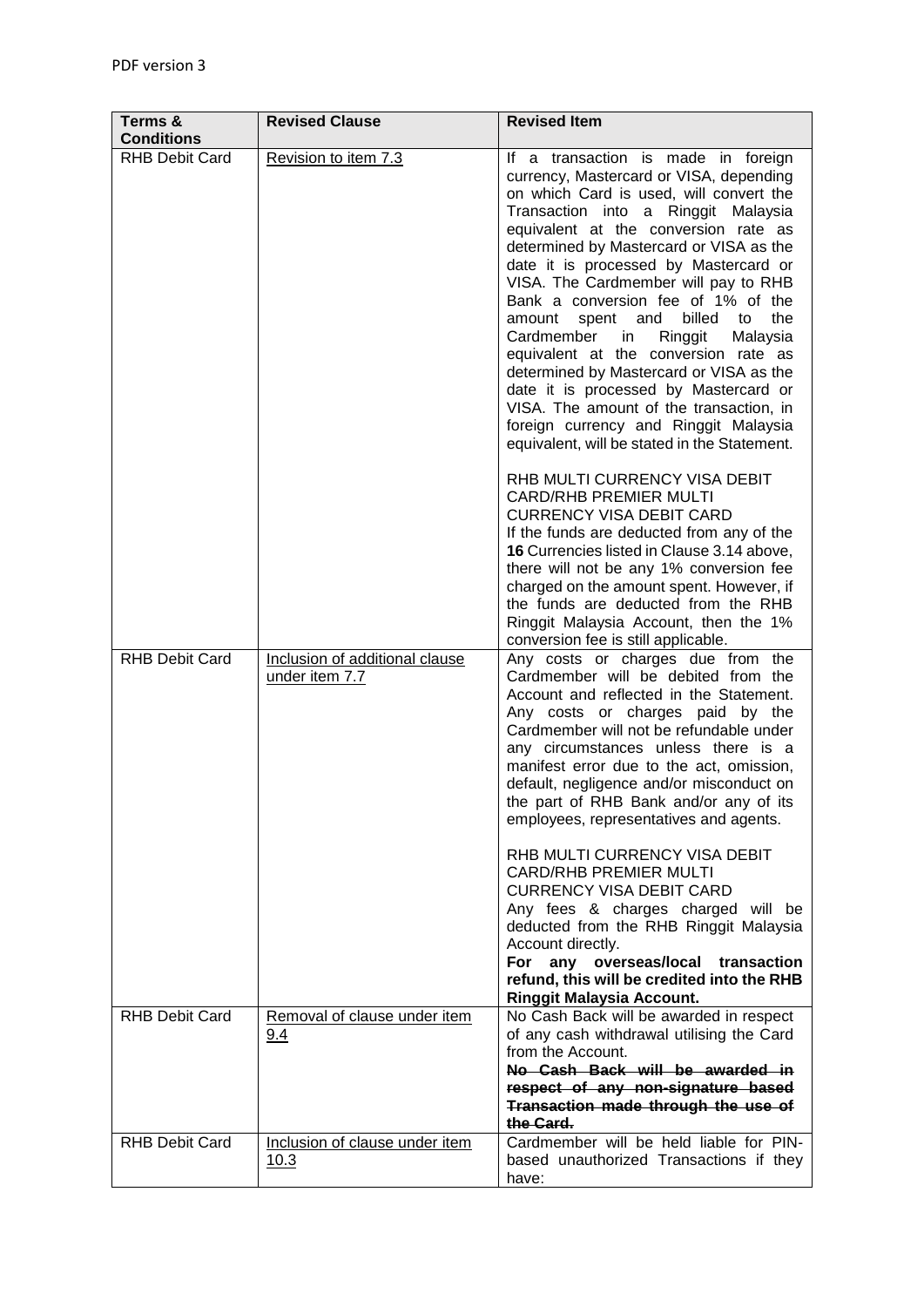| Terms &<br><b>Conditions</b>                                                                     | <b>Revised Clause</b>                                                                                                      | <b>Revised Item</b>                                                                                                                                                                                                                                                                                                                                                                                                                                                                                                                                                                                                                                                                                                           |
|--------------------------------------------------------------------------------------------------|----------------------------------------------------------------------------------------------------------------------------|-------------------------------------------------------------------------------------------------------------------------------------------------------------------------------------------------------------------------------------------------------------------------------------------------------------------------------------------------------------------------------------------------------------------------------------------------------------------------------------------------------------------------------------------------------------------------------------------------------------------------------------------------------------------------------------------------------------------------------|
| Easy Smart Debit<br>Card<br><b>RHB MyDebit</b><br>Corporate Card                                 | Inclusion of clause under item<br>10.3<br>Inclusion of clause under item<br>9.4                                            | a) acted fraudulently;<br>b) delayed in notifying RHB Bank as<br>soon as reasonable practicable<br>after having discovered the loss<br>of unauthorized use of their debit<br>card;<br>c) voluntarily disclosed their PIN to<br>another person; or<br>d) recorded their PIN on the Card, or<br>anything kept in close<br>on<br>proximity with their debit card<br>and could be lost or stolen with<br>the debit card                                                                                                                                                                                                                                                                                                           |
|                                                                                                  |                                                                                                                            | Cardmember will be held liable for any<br>unauthorized Transactions which require<br>signature verification or with contactless<br>card, if they have:<br>a) acted fraudulently;<br>b) delayed in notifying RHB Bank as soon<br>as reasonable practicable after having<br>discovered the loss of unauthorized<br>use of their debit card;<br>c) left their debit card or an item<br>containing their debit card, unattended<br>in places visible and accessible to<br>other; except at your<br>place of<br>residence.<br>However,<br>you<br>are<br>expected to exercise due care in<br>safeguarding the debit card even at<br>your place of residence or<br>d) voluntarily allowed another person to<br>use their debit card. |
| <b>RHB Debit Card</b><br><b>Easy Smart Debit</b><br>Card<br><b>RHB MyDebit</b><br>Corporate Card | Inclusion of clause under item<br>13.1<br>Inclusion of clause under item<br>13.1<br>Inclusion of clause under item<br>12.1 | If the Cardmember has opted-in in relation<br>to the disclosure of information for the<br>purpose of cross selling, marketing and<br>promotions and further consent to and<br>authorize the transfer of the information for<br>any purpose, including but not limited to<br>credit evaluation, to use, analyze and<br>assess the information for the purpose of<br>improving and furthering the provision of<br>other products and services by the Bank in<br>the application of the Card,<br>and<br>Cardmember subsequently wants to opt-<br>out or vice versa, Cardmember may<br>contact RHB Customer Contact Centre to<br>change the option.                                                                               |
|                                                                                                  |                                                                                                                            | <b>Cardmember</b><br><b>The</b><br>consents<br>and<br>authorised the Bank to furnish<br>all<br>relevant information relating to<br>or<br>arising from or in connection with the<br>use of the Card to:<br>a) any authorities, Merchants and any<br>member of the institute of VISA                                                                                                                                                                                                                                                                                                                                                                                                                                            |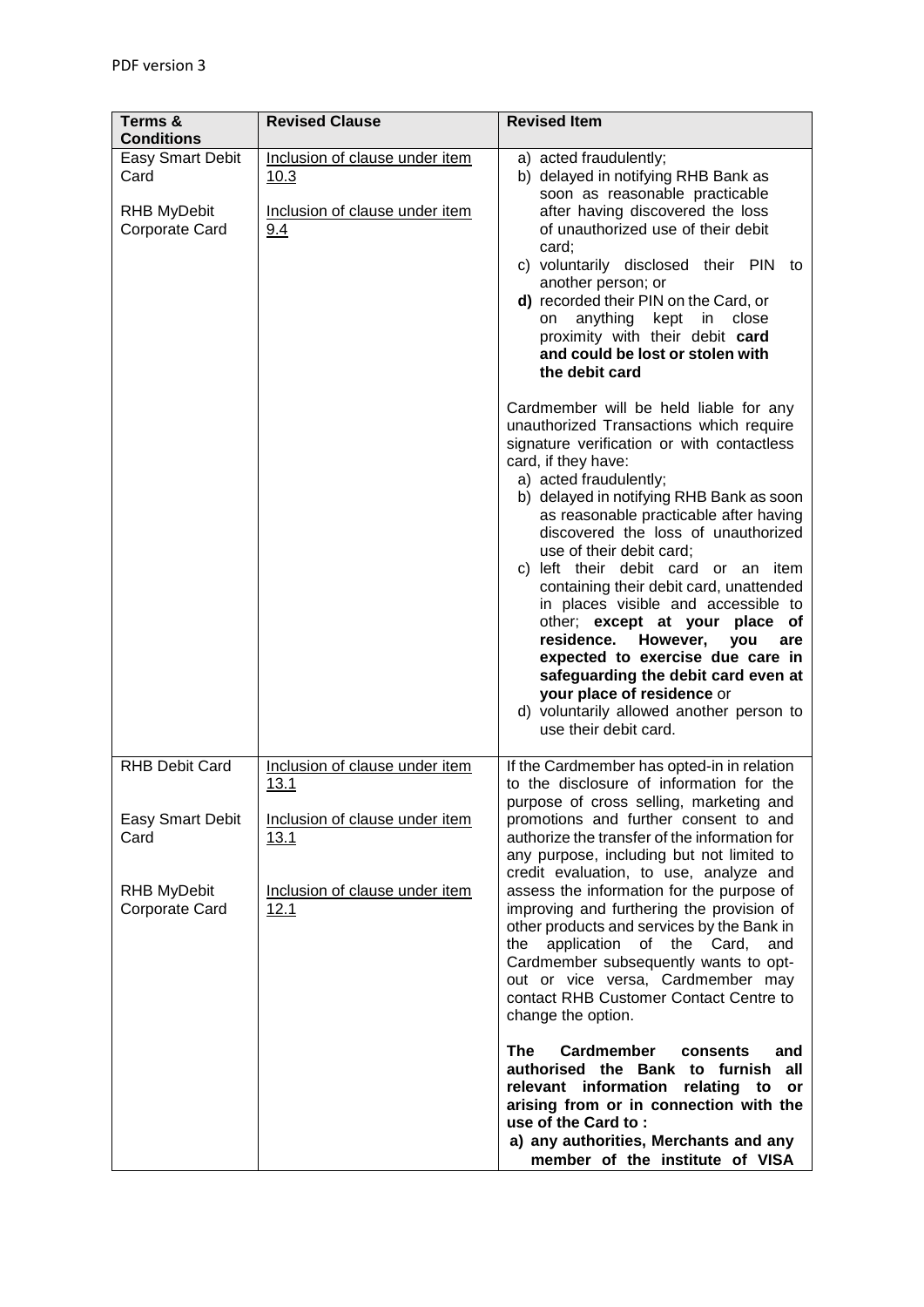| Terms &           | <b>Revised Clause</b> | <b>Revised Item</b>                                                                                                                                                                                                                                                                                                                                                                                             |
|-------------------|-----------------------|-----------------------------------------------------------------------------------------------------------------------------------------------------------------------------------------------------------------------------------------------------------------------------------------------------------------------------------------------------------------------------------------------------------------|
| <b>Conditions</b> |                       |                                                                                                                                                                                                                                                                                                                                                                                                                 |
|                   |                       | <b>International</b><br><b>Mastercard</b><br><b>or</b>                                                                                                                                                                                                                                                                                                                                                          |
|                   |                       | Worldwide.                                                                                                                                                                                                                                                                                                                                                                                                      |
|                   |                       | b) companies within the RHB Capital<br><b>Bhd Group of Companies, its agent,</b><br>servants and/or such persons, or<br>Bank Negara Malaysia, Cagamas<br>Bhd or such other authority or body<br>established<br>by Bank<br><b>Negara</b><br>Malaysia or such other authority<br>having jurisdiction over the Bank as<br>RHB Bank may deem fit and such<br>other authorities as<br>be<br>may<br>authorised by law |
|                   |                       | Cardmember<br>The<br>consents<br>and<br>authorises the Bank to seek<br>any<br>information<br>concerning<br>the<br>Cardmember from any authorities,<br>Merchant or such other person(s) as<br>the Bank may from time to time deem<br>fit.                                                                                                                                                                        |

## **B. RHB Debit Card-I / Easy Debit Card-I / RHB Corporate MyDebit Card-I / RHB VISA WWF Debit Card-i Terms and Conditions (Islamic)**

| Terms &<br><b>Conditions</b>          | <b>Revised Clause</b>                                                                                | <b>Revised Item</b>                                                                                                                                                                                                                                                                                                                                                                                                                                                                                                                                                                                                                                               |
|---------------------------------------|------------------------------------------------------------------------------------------------------|-------------------------------------------------------------------------------------------------------------------------------------------------------------------------------------------------------------------------------------------------------------------------------------------------------------------------------------------------------------------------------------------------------------------------------------------------------------------------------------------------------------------------------------------------------------------------------------------------------------------------------------------------------------------|
| RHB Debit Card-i<br>Easy Debit Card-i | Inclusion of additional clause<br>under item 3.4<br>Inclusion of additional clause<br>under item 3.6 | Please be informed that by agreeing to opt<br>in to the overseas or Card-Not-Present<br>transactions, the Card may be used for<br>both transactions and there is a possibility<br>of any unauthorized transactions that will<br>be charged to the Card                                                                                                                                                                                                                                                                                                                                                                                                            |
| <b>RHB VISA WWF</b><br>Debit Card-i   | Inclusion of additional clause<br>under item 3.3                                                     |                                                                                                                                                                                                                                                                                                                                                                                                                                                                                                                                                                                                                                                                   |
| RHB Debit Card-i                      | Revision to item 3.16                                                                                | RHB MULTI CURRENCY VISA DEBIT<br><b>CARD-i/RHB PREMIER MULTI</b><br><b>CURRENCY VISA DEBIT CARD-i</b><br>There are 16 currencies available:-<br>• USD is the lawful currency of United<br>Stated of America:<br>EUR is the lawful currency of Eurozone;<br>• SGD is the lawful currency of Singapore;<br>NZD is the lawful currency of New<br>$\bullet$<br>Zealand;<br>JPY is the lawful currency of Japan;<br>• AUD is the lawful currency of Australia;<br>CHF<br>is<br>the<br>lawful currency of<br>Switzerland;<br>• ZAR is the lawful currency of South<br>Africa:<br>GBP is the lawful currency of United<br>Kingdom;<br>HKD is the lawful currency of Hong |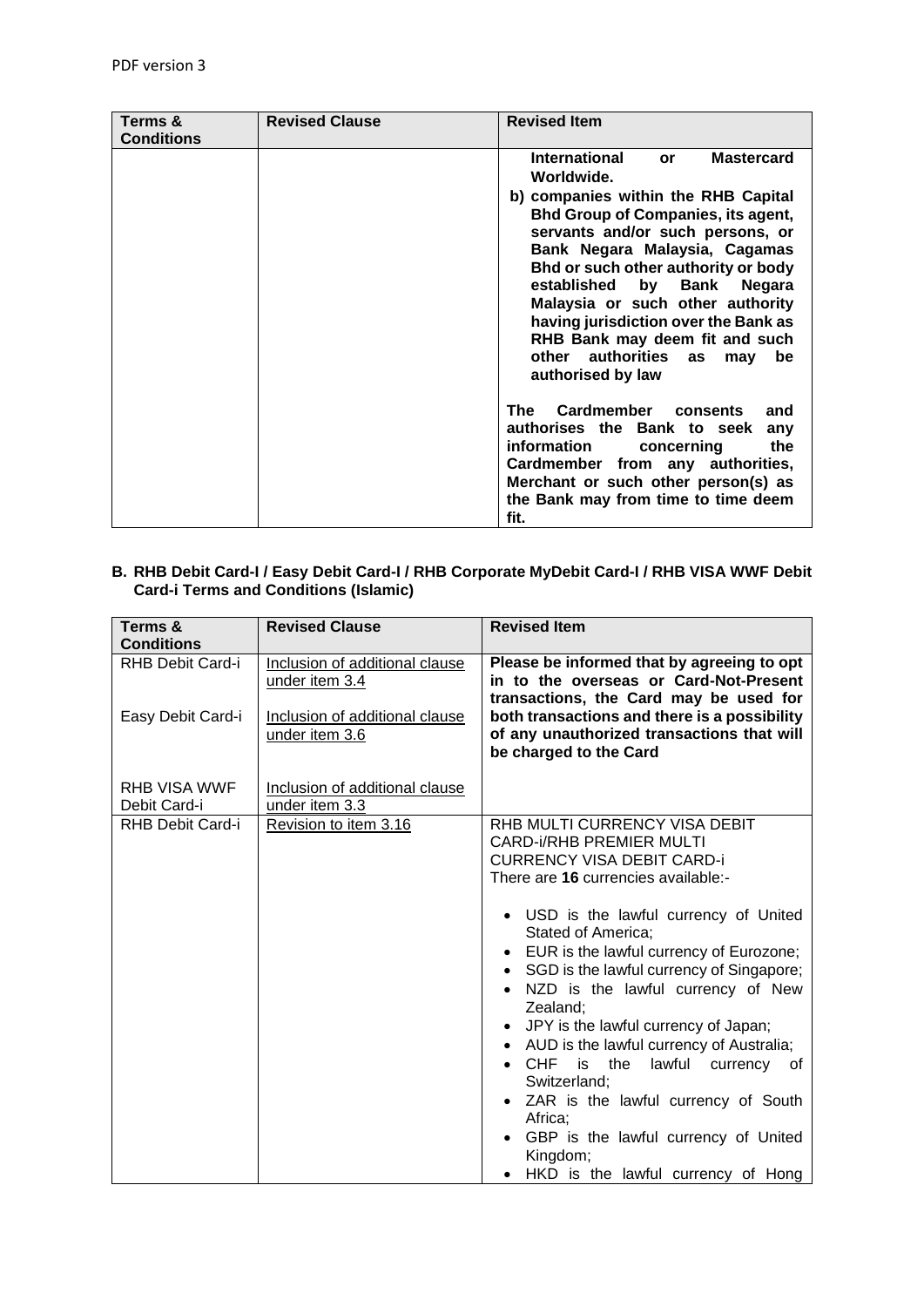| Terms &           | <b>Revised Clause</b>                            | <b>Revised Item</b>                                                                                                                                                                                                                                                                                                                                                                                                                                                                                                                                                                                                                                                                                                                                                                                                                                                                                                                                                       |
|-------------------|--------------------------------------------------|---------------------------------------------------------------------------------------------------------------------------------------------------------------------------------------------------------------------------------------------------------------------------------------------------------------------------------------------------------------------------------------------------------------------------------------------------------------------------------------------------------------------------------------------------------------------------------------------------------------------------------------------------------------------------------------------------------------------------------------------------------------------------------------------------------------------------------------------------------------------------------------------------------------------------------------------------------------------------|
| <b>Conditions</b> |                                                  |                                                                                                                                                                                                                                                                                                                                                                                                                                                                                                                                                                                                                                                                                                                                                                                                                                                                                                                                                                           |
|                   |                                                  | Kong;<br>CAD is the lawful currency of Canada;<br>THB is the lawful currency of Thailand;<br>SAR is the lawful currency of Saudi<br>Arabia;<br>DKK is the lawful currency of<br>Denmark;<br>NOK is the lawful currency of Norway;<br>• SEK is the lawful currency of Sweden.                                                                                                                                                                                                                                                                                                                                                                                                                                                                                                                                                                                                                                                                                              |
| RHB Debit Card-i  | Revision to item 7.3                             | If a transaction is made in foreign currency,                                                                                                                                                                                                                                                                                                                                                                                                                                                                                                                                                                                                                                                                                                                                                                                                                                                                                                                             |
|                   |                                                  | MasterCard or VISA, depending on which<br>Card is used, will convert the Transaction into<br>Ringgit Malaysia equivalent at the<br>a<br>conversion rate as determined by MasterCard<br>or VISA as the date it is processed by<br>MasterCard or VISA. The Cardholder will pay<br>to RHB Islamic Bank a conversion fee of 1%<br>of the amount spent and billed to the<br>Cardholder in Ringgit Malaysia equivalent at<br>the conversion rate as determined<br>by<br>MasterCard or VISA as the date it is<br>processed by MasterCard or VISA. The<br>amount of the transaction, in foreign currency<br>and Ringgit Malaysia equivalent, will be stated<br>in the Statement.<br>RHB MULTI CURRENCY VISA DEBIT<br>CARD-i / RHB PREMIER MULTI<br><b>CURRENCY VISA DEBIT CARD-i</b><br>If the funds are deducted from any of the 16<br>currencies listed in Clause 3.16 above, there<br>will not be any 1% charged on the amount.<br>However, if the funds are deducted from the |
|                   |                                                  | Ringgit account, then the 1% is still applicable.                                                                                                                                                                                                                                                                                                                                                                                                                                                                                                                                                                                                                                                                                                                                                                                                                                                                                                                         |
| RHB Debit Card-i  | Inclusion of additional clause<br>under item 7.7 | Any costs or charges due from the Cardholder<br>shall be debited to the Account and reflected<br>in the Account statement. Any costs or<br>charges paid by the Cardholder will not be<br>refundable under any circumstances unless<br>there is a manifest error due to the act,<br>default,<br>negligence<br>and/or<br>omission,<br>misconduct on the part of RHB Islamic Bank<br>and/or any of its employees, representatives<br>and agents.                                                                                                                                                                                                                                                                                                                                                                                                                                                                                                                             |
|                   |                                                  | RHB MULTI CURRENCY VISA DEBIT<br>CARD-i / RHB PREMIER MULTI<br><b>CURRENCY VISA DEBIT CARD-i</b>                                                                                                                                                                                                                                                                                                                                                                                                                                                                                                                                                                                                                                                                                                                                                                                                                                                                          |
|                   |                                                  | Any fees & charges charged will be deducted<br>from the Ringgit account directly. For any<br>overseas/local transaction refund, this will<br>be credited into the RHB Ringgit Malaysia<br>Account.                                                                                                                                                                                                                                                                                                                                                                                                                                                                                                                                                                                                                                                                                                                                                                        |
| RHB Debit Card-i  | Removal of clause under<br>item 9.4              | No Cash Back will be awarded in respect of<br>any cash withdrawal utilising the Card from                                                                                                                                                                                                                                                                                                                                                                                                                                                                                                                                                                                                                                                                                                                                                                                                                                                                                 |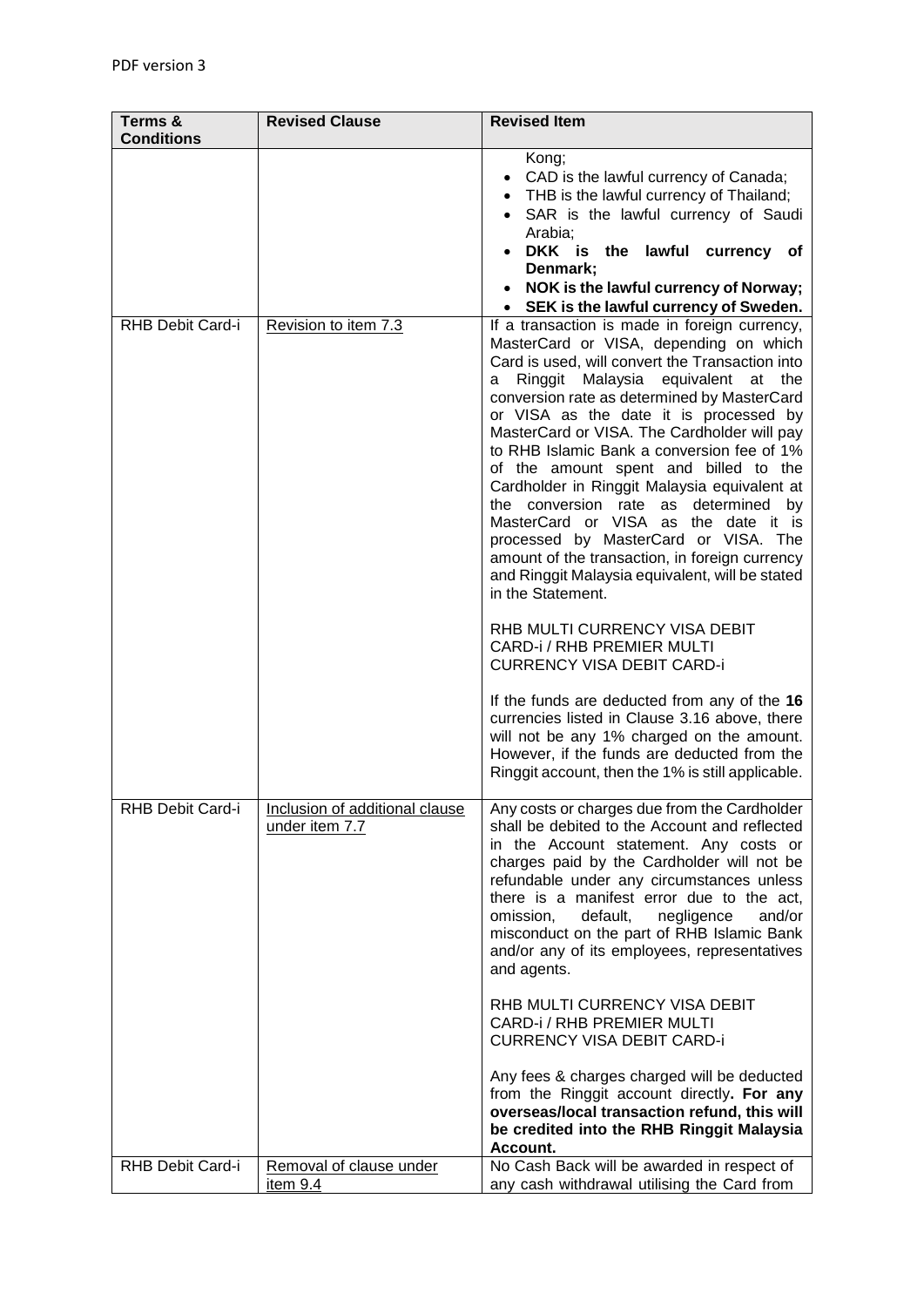| Terms &<br><b>Conditions</b>           | <b>Revised Clause</b>                  | <b>Revised Item</b>                                                                                                                                                                                                                                                                                                                                                                                                                                                                                                                                                                                                                                                                                                                                             |
|----------------------------------------|----------------------------------------|-----------------------------------------------------------------------------------------------------------------------------------------------------------------------------------------------------------------------------------------------------------------------------------------------------------------------------------------------------------------------------------------------------------------------------------------------------------------------------------------------------------------------------------------------------------------------------------------------------------------------------------------------------------------------------------------------------------------------------------------------------------------|
| <b>RHB VISA WWF</b><br>Debit Card-i    | Removal of clause under<br>item 9.4    | the Account.<br>No Cash Back will be awarded in respect<br>of any non-signature based Transaction<br>made through the use of the Card.                                                                                                                                                                                                                                                                                                                                                                                                                                                                                                                                                                                                                          |
| RHB Debit Card-i                       | Inclusion of clause under item<br>10.3 | Cardholder will be held liable for PIN-based<br>unauthorized transactions if they have:                                                                                                                                                                                                                                                                                                                                                                                                                                                                                                                                                                                                                                                                         |
| Easy Debit Card-i                      | Inclusion of clause under item<br>9.3  | a) acted fraudulently;<br>b) delayed in notifying RHB Islamic Bank as<br>soon as reasonable practicable after<br>having discovered the loss of unauthorized<br>use of their Debit Card-i;                                                                                                                                                                                                                                                                                                                                                                                                                                                                                                                                                                       |
| <b>RHB Corporate</b><br>MyDebit Card-i | Inclusion of clause under item<br>9.4  | c) voluntarily disclosed their PIN to another<br>person; or<br>d) recorded their PIN on the Debit Card-i, or<br>on anything kept in close proximity with<br>their Debit Card-i and could be lost or                                                                                                                                                                                                                                                                                                                                                                                                                                                                                                                                                             |
| <b>RHB VISA WWF</b><br>Debit Card-i    | Inclusion of clause under item<br>10.3 | stolen with the debit card.<br>Cardholder will be held liable for any<br>unauthorized transactions<br>which require<br>signature verification or with contactless card,<br>if they have:<br>a) acted fraudulently;<br>b) delayed in notifying RHB Islamic Bankas<br>soon as reasonable practicable after<br>having discovered the loss of unauthorized<br>use of their Debit Card-i;<br>c) left their Debit Card-i or an item containing<br>their Debit Card-i, unattended in places<br>visible and accessible to other, except at<br>your place of residence. However, you<br>are expected to exercise due care in<br>safeguarding the debit card even at your<br>place of residence; or<br>d) voluntarily allowed another person to use<br>their Debit Card-i |
| RHB Debit Card-i                       | Inclusion of clause under item<br>13.1 | If the Cardholder has opted-in in relation to the<br>disclosure of information for the purpose of<br>cross selling, marketing and promotions and<br>further consent to and authorize the transfer of<br>the information for any purpose, including but                                                                                                                                                                                                                                                                                                                                                                                                                                                                                                          |
| Easy Debit Card-i                      | Inclusion of clause under item<br>12.1 | not limited to credit evaluation, to use, analyze<br>and assess the information for the purpose of<br>improving and furthering the provision of other<br>products and services by the Bank in the                                                                                                                                                                                                                                                                                                                                                                                                                                                                                                                                                               |
| <b>RHB Corporate</b><br>MyDebit Card-i | Inclusion of clause under item<br>12.1 | application of the Card, and Cardholder<br>subsequently wants to opt-out or vice versa,<br>Cardholder may contact RHB Customer<br>Contact Centre to change the option.                                                                                                                                                                                                                                                                                                                                                                                                                                                                                                                                                                                          |
| <b>RHB VISA WWF</b><br>Debit Card-i    | Inclusion of clause under item<br>13.1 | The Cardholder consents and authorised<br>the Bank to furnish all relevant information<br>relating to or arising from or in connection<br>with the use of the card to:<br>a) any authorities, Merchants and any<br>member of the institute of VISA                                                                                                                                                                                                                                                                                                                                                                                                                                                                                                              |